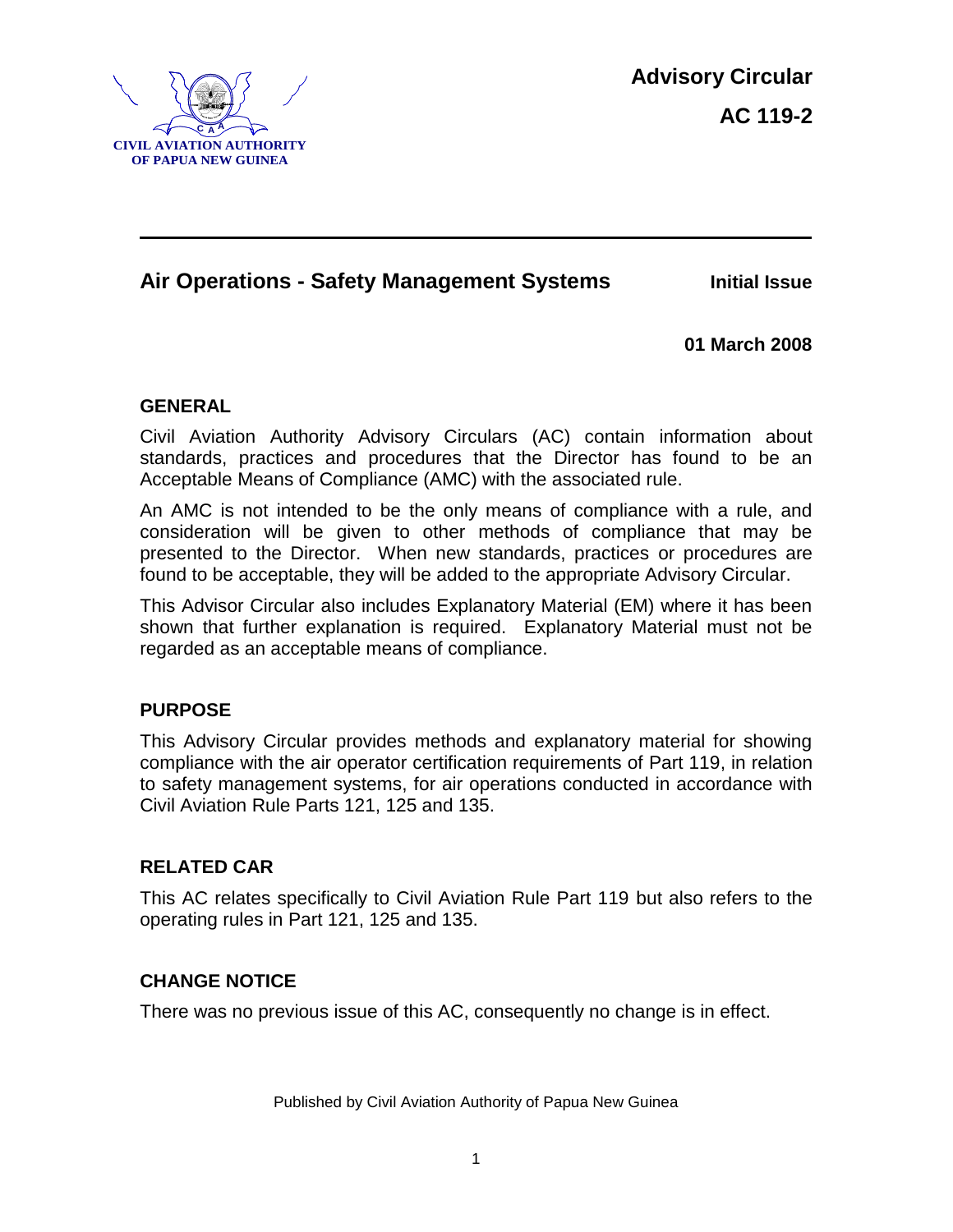# **Table of Contents**

| 1.  |                                                                      |
|-----|----------------------------------------------------------------------|
| 2.  |                                                                      |
| 3.  |                                                                      |
| 4.  |                                                                      |
| 5.  |                                                                      |
| 6.  |                                                                      |
| 7.  |                                                                      |
| 8.  |                                                                      |
| 9.  |                                                                      |
| 10. | Personnel – Documentation of Roles, Responsibilities and Authorities |
| 11. | Management Reviews of Safety Management Systems                      |
| 12. | Safety Management System Improvement and Preventative Action         |
| 13. |                                                                      |
| 14. | Safety Management System Training and AMC 119.215                    |
| 15. | Risk Management Procedures and Identification of Safety              |
| 16. | <b>Internal Communications and Consultation Procedures</b>           |
| 17. | Document Control Procedures and Document Control                     |
| 18. |                                                                      |
| 19. | Internal Audit and AMC 119.225                                       |
| 20. |                                                                      |
| 21. | Accident and Incident Recording, Reporting and Investigation         |
| 22. | Remedial, Investigative and Corrective Action and AMC 119.231        |
| 23. |                                                                      |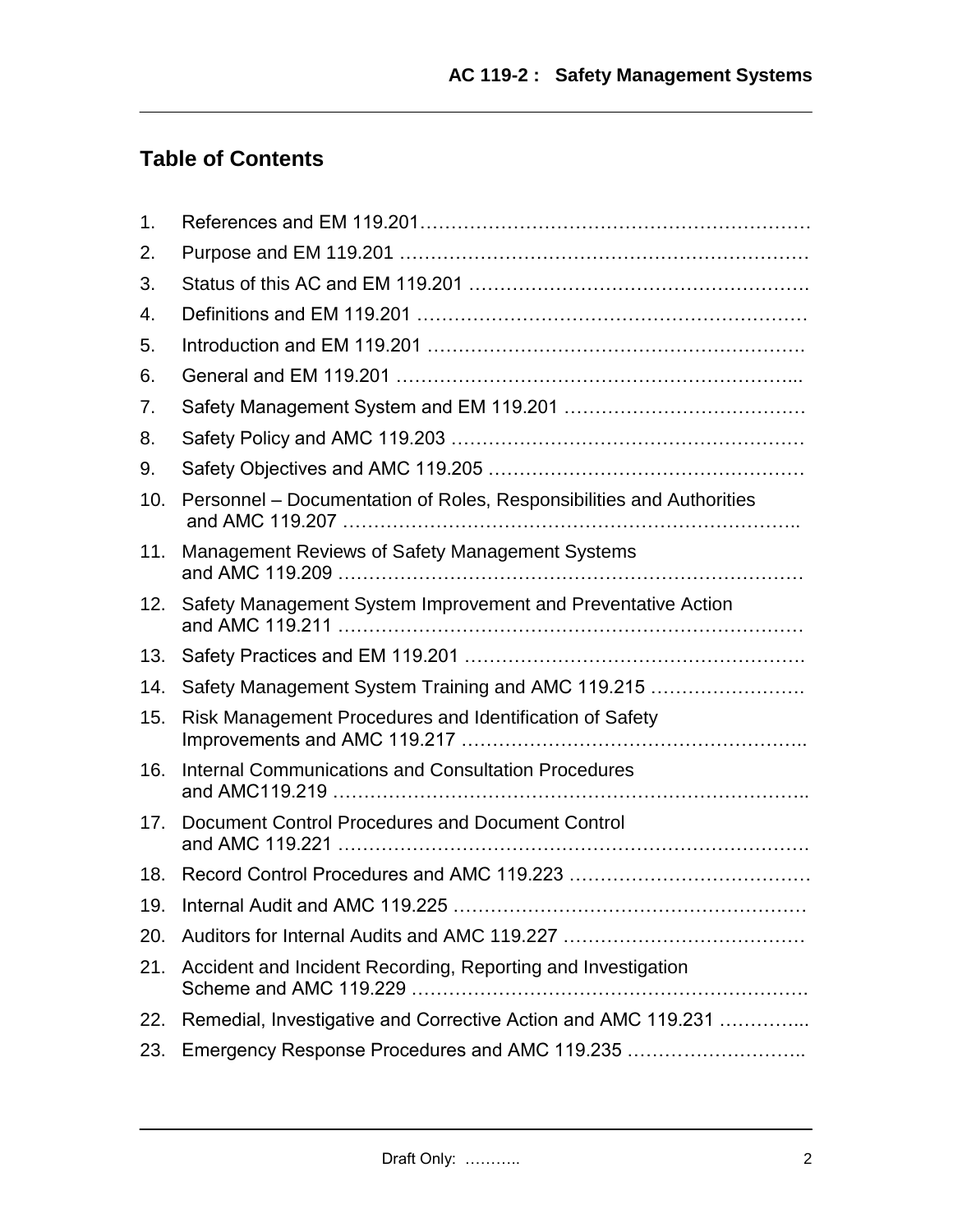### **1. REFERENCES AND EM 119.201**

- Guidance material for the establishment of a safety management system can be found in ICAO Document 9422 – AN/923, *Accident Prevention Manual* and ICAO Document 9376 – AN/914 *Preparation of an Operations Manual.*
- An operator's guide to building a safety programme located at the CASA web site at : <http://www.casa.gov.au/avreg/business/safemang.htm>
- CAA (UK) CAP 712 safety management systems for commercial air transport operations located at the UK CAA web site at : [http://www.srg.caa.co.uk/publications/cap712\\_sms\\_for\\_commercial\\_air](http://www.srg.caa.co.uk/publications/cap712_sms_for_commercial_air_transport_operations.pdf) [\\_transport\\_operations.pdf](http://www.srg.caa.co.uk/publications/cap712_sms_for_commercial_air_transport_operations.pdf)
- Transport Canada TP 13739 safety management systems located at the Transport Canada web site at [http://www.tc.gc.ca/aviation/syssafe/tp13739/pdf/sms\\_e.pdf](http://www.tc.gc.ca/aviation/syssafe/tp13739/pdf/sms_e.pdf)

## **2. PURPOSE AND EM 119.201**

This Advisory circular (AC) provides general principles and practical guidance in complying with the requirements for a Safety Management System as required by Subpart D of CAR Part 119 and CAR 119.76. This AC should be read in conjunction with Subpart D.

## **3. STATUS OF THIS AC AND EM 119.201**

This is the first PNG AC produced on this subject.

## **4. DEFINITIONS AND EM 119.201**

**Safety Management** is defined as the systematic management of the risks associated with flight operations and related ground operations to achieve high levels of safety performance.

*A Safety Management System* is an explicit element of the corporate management responsibility that sets out an operator's safety policy and defines how it intends to manage safety as an integral part of its overall business.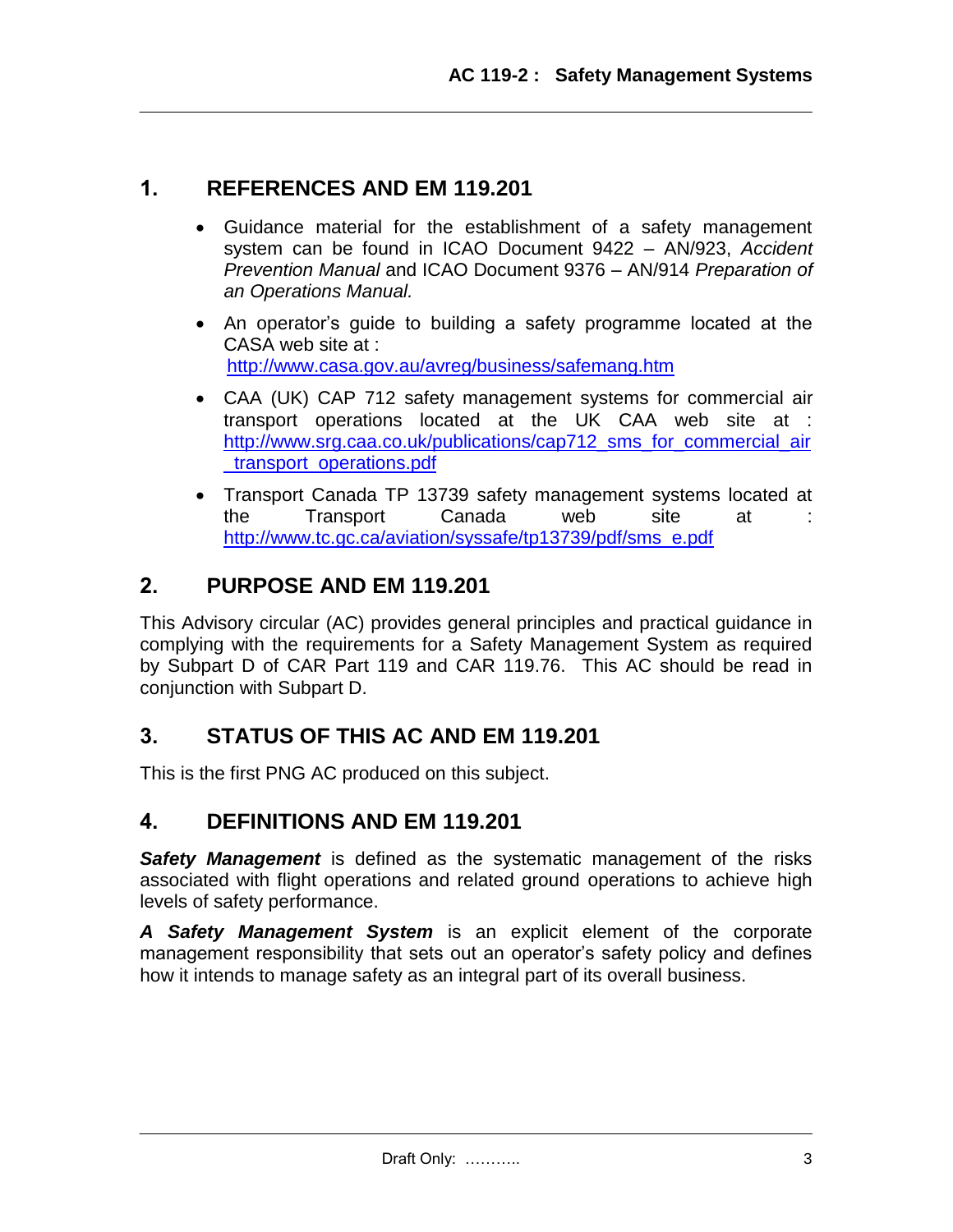# **5. INTRODUCTION AND EM 119.201**

# **5.1**

CAR Part 119.76 requires an operator to whom Parts 121, 125 and 135 applies to have a safety management system which includes provision for a safety management, accident prevention and flight safety management system. This requirement is based on the ICAO standards recommended practices (Annex 6 Parts I and II) for operators to have such a system in place. ICAO Document 9422 - AN/923, *Accident Prevention Manual* gives appropriate guidance material and describes a safety management system.

## **5.2 Benefits of a Safety Management System**

To improve on existing levels of aviation safety in the light of the continuing growth of the industry, additional measures are needed. One such measure is to require operators to introduce their own Safety Management System (CAR Part 119 subpart D). Such a system is as important to business survival as a financial management system and the implementation of a Safety Management System should lead to achievement of one of civil aviation's key business goals: enhanced safety performance aiming at best practice and moving beyond mere compliance with regulatory requirements.

# **5.3 What is a Safety Management System?**

**5.3.1** A Safety Management System can be compared with a financial management system as a method of systematically managing a vital business function. It is instructive to look briefly at this aspect.

**5.3.2** The features of a financial management system are well recognised. Financial targets are set, budgets are prepared, levels of authority are established and so on. The formalities associated with a financial management system include 'checks and balances'. The whole system includes a monitoring element so that corrections can be made if performance falls short of set targets.

**5.3.3** The outputs from a financial management system are usually felt across the company. Risks are still taken but the finance procedures should ensure that there are no 'business surprises'. If there are, it can be disastrous for a small company. For the larger company, unwelcome media attention follows an unexpected loss.

**5.3.4** An aircraft accident is also 'an unexpected loss' and not one that any company in the civil aviation industry wishes to suffer. It should be apparent that the management of safety must attract at least the same focus as that of finance. The adoption of an effective Safety Management System (SMS) will provide this.

**5.3.5** A developed SMS provides a transparent, recorded system to manage safety and deserves at least the same degree of care that would be applied to a financial management system.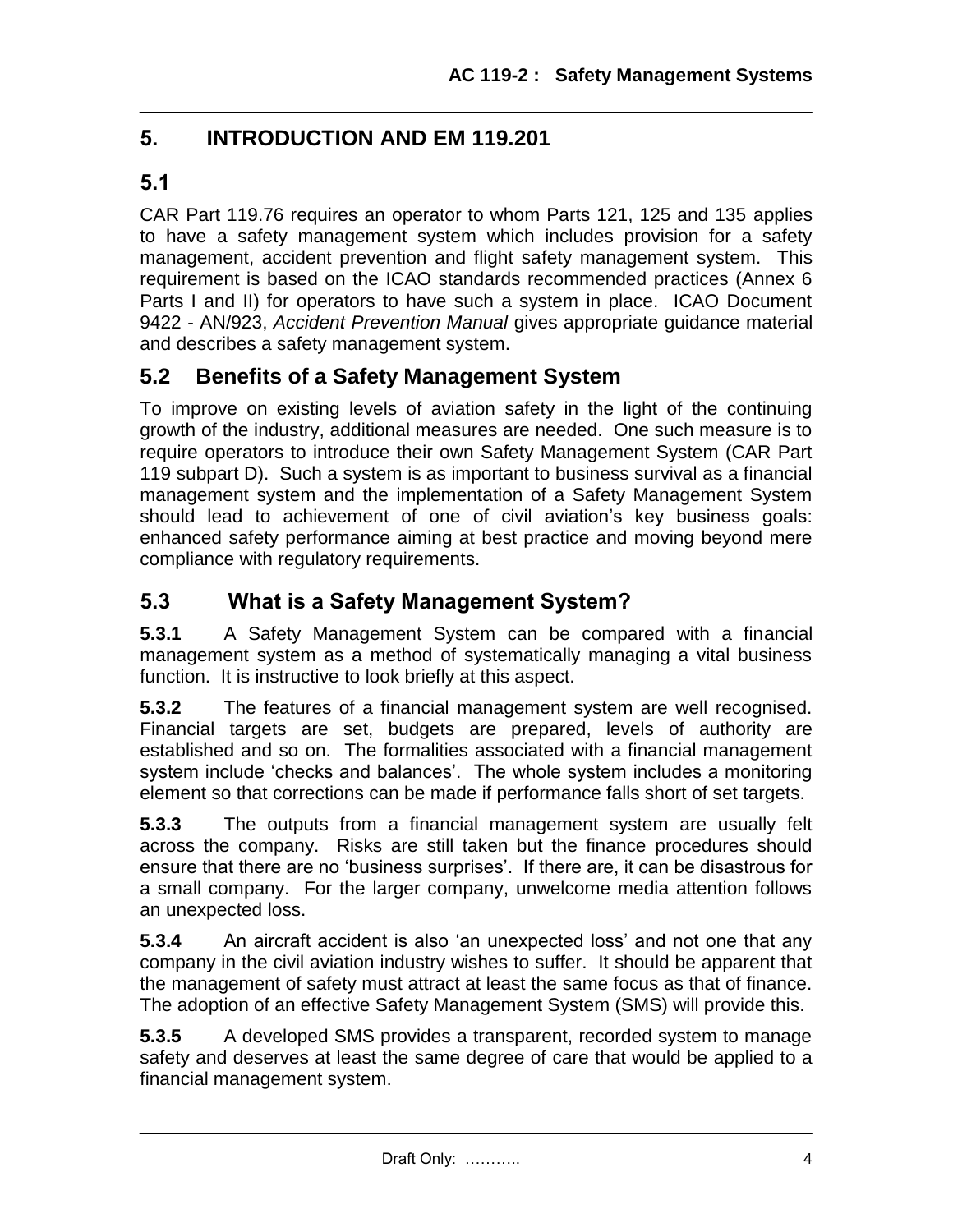**5.3.6** A similar argument applies to a comparison with Quality Management, which should interface with Safety Management as part of the organisation/s core management system.

# **6. GENERAL AND EM 119.201**

## **6.1 The Fundamental Requirement of Safety Management**

Success in a company's safety performance will be greatly strengthened by the existence of a positive safety culture. Safety culture in an organisation can be described as the way in which it conducts its business and particularly in the way it manages safety. It emanates from the communicated principles of top management and results in all staff exhibiting a safety ethos which transcends departmental boundaries. It can be measured by informal or formal staff surveys, or by observations conducted in safety-related work areas. Safety must be actively managed from the very top of a company. Safety management must be seen as an integral strategic aspect of business management, recognizing the high priority attached by the company to safety. To that end, a demonstrable Board-level commitment to an effective formal Safety Management System must exist.

Equally, every level of management must be given a safety accountability. The contribution of the staff at and below supervisor level must be emphasised.

## **6.2 Understanding and Implementing a Safety Management System**

**6.2.1** Four points must be made at the outset, to indicate that implementation of a SMS involves evolution rather than revolution.

- Companies establishing a SMS need to take a pragmatic approach, building where possible on existing procedures and practices (particularly Quality Management). SMS identifies and prioritises the use of resources to manage risk and it should lead to gains in efficiency.
- Adoption of 'best practice' standards must be the goal.
- A fully-fledged SMS is a formalised, company-wide system. Established at the corporate level, the SMS then devolves out into the individual departments of the company. Flight Operations, Engineering and Maintenance, Ground Operations and all other departments whose activities contribute to the operator's safety performance will have their own processes and procedures under the umbrella of the corporate SMS.
- Where safety sensitive functions of the operator are outsourced (e.g. maintenance, ground handling), contractual agreements should identify the need for equivalent, auditable SMS in the supplier.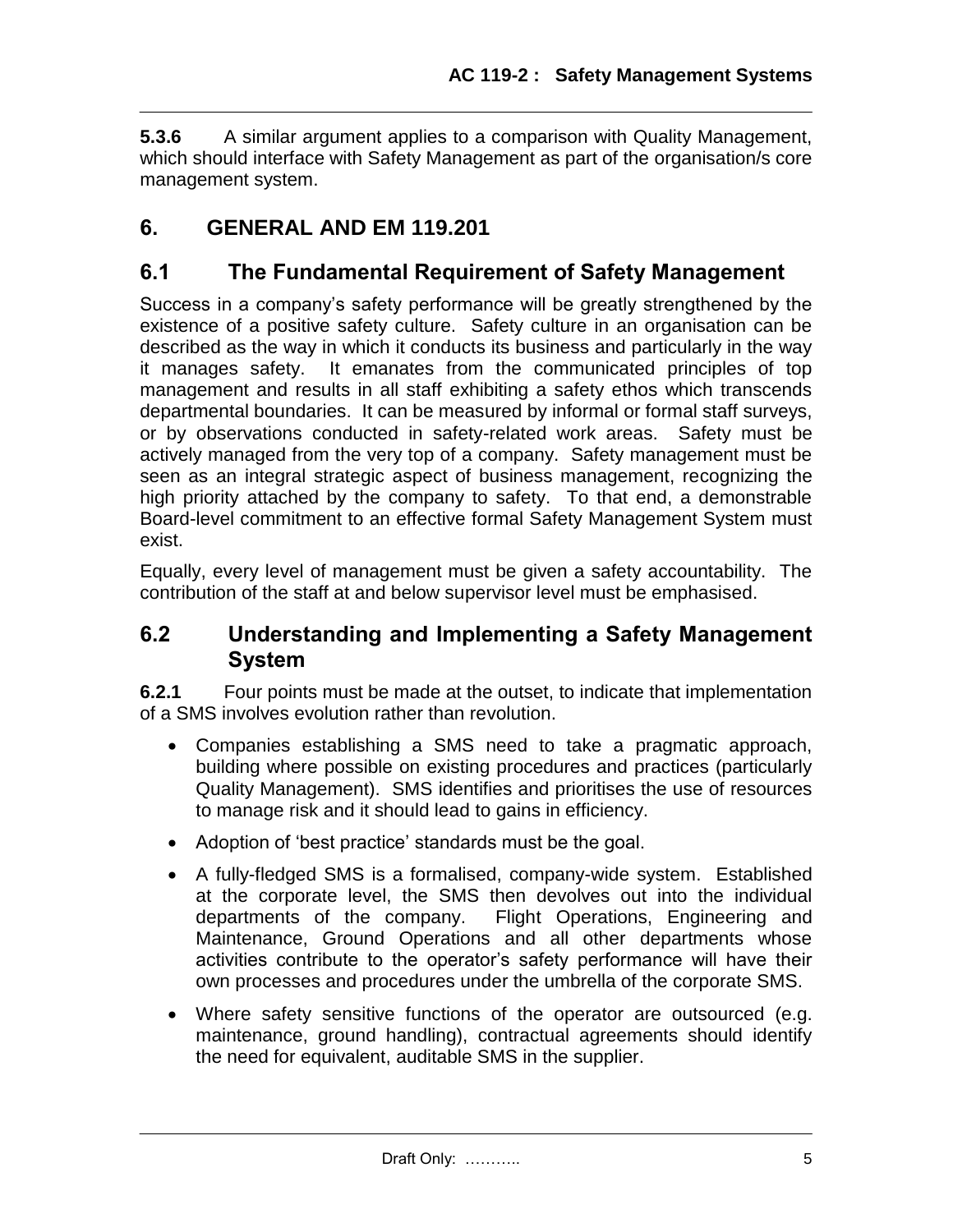**6.2.2** Many existing procedures and practices are reactive, i.e. they are put in place following a safety event. SMS is both proactive and reactive, giving a means to anticipate and prevent or reduce the effect of risks. This is the essential benefit of Safety working in partnership with Quality Management.

**6.2.3** Successful development of SMS in a company follows an initial approach to the task; preparation for and implementation of SMS and, finally, the assurance of continued success of the system.

**6.2.4** Unless 'starting from scratch', it is not necessary to adhere to any particular sequence of actions. Many, perhaps all, operators will find their existing processes and procedures can be linked into the framework of a formal SMS.

# **7. SAFETY MANAGEMENT SYSTEM AND EM 119.201**

### **7.1**

A safety management system is a customised and structured method used by the operator to manage the safety of operations and personnel in an active and integrated manner.

## **7.2**

This management system incorporates all of the operator's activities undertaken in the organisation.

## **7.3**

The Safety Management System requirements have been established so that the system is documented and implemented by operators to be compatible with quality assurance and total quality management systems. Operators are encouraged to structure their documented processes to achieve a fully integrated management system.

# **8. SAFETY POLICY AND AMC 119.203**

### **8.1**

The safety policy should include a statement in writing, signed by the operator's CEO that the CEO is committed to:

- a) achieving and maintaining the operator's safety objectives mentioned in Part 119.205; and
- b) giving emphasis to the importance of a positive safety culture in the operator's organisation; and
- c) managing fatigue through the operator's fatigue management system.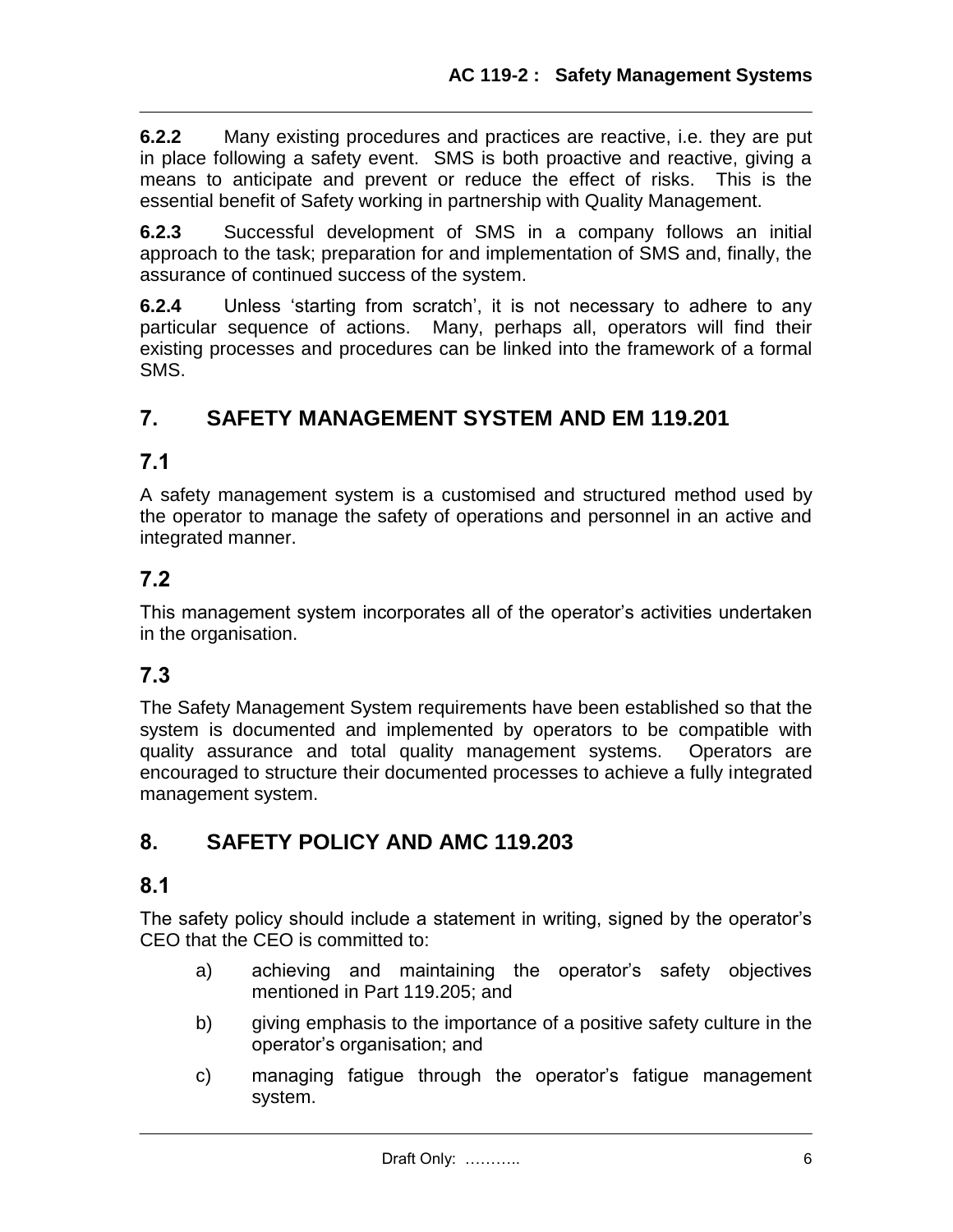# **8.2**

The safety policy should:

- a) be appropriate for the needs of the organisation; and
- b) provide for a commitment to compliance with the Act, the CARs and the operator's AOC and Exposition; and
- c) provide for a commitment to the establishment and review of the operator's safety objectives; and
- d) be communicated throughout the organisation; and
- e) be regularly reviewed to ensure that it remains appropriate for the organisation.

# **9. SAFETY OBJECTIVES AND AMC 119.205**

## **9.1**

The safety objectives should state an intended safety outcome. The safety objectives may comprise both long-term objectives and short-to-medium term objectives.

The safety objectives should;

- a) be specific, measurable, achievable and realistic; and
- b) have a specified and timely timeframe within which they are to be achieved.

# **9.2**

The operator should have documented safety plans to achieve each specified safety objective.

## **10. PERSONNEL - DOCUMENTATION OF ROLES, RESPONSIBILITIES AND AUTHORITIES AND AMC 119.207**

Personnel should be grouped into tasks. Position descriptions should relate to activities performed. Each person employed should have a clear direction from management as to how to conduct all the activities they are required to perform. Reporting lines should provide for each of the operator's personnel, within their task groupings, to identify their responsibilities and accountabilities for all safety related activities.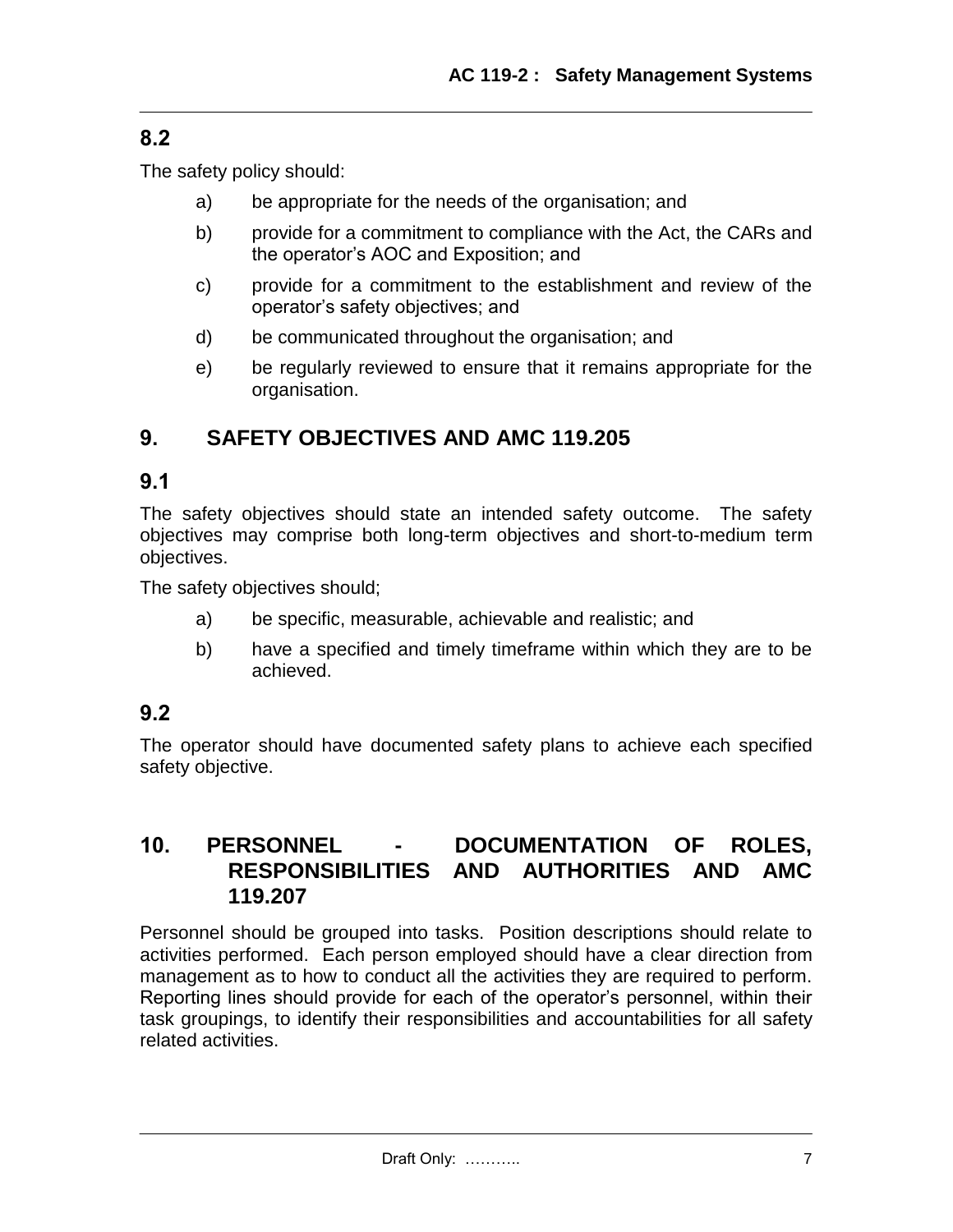## **11. MANAGEMENT REVIEWS OF SAFETY MANAGEMENT SYSTEM AND AMC 119.209**

## **11.1**

A reference to the operator's key personnel includes a reference to any person to whom a function of a key personnel position in the operator's organisation has been delegated.

### **11.2**

The review should be carried out at least annually, through a combination of an annual strategic review, and more frequent tactical reviews, of the performance of the safety management system.

### **11.3**

An annual strategic review should focus on the performance and continuing suitability of:

- a) the safety management system; and
- b) the safety policy; and
- c) the safety objectives;

in response to statistics prepared by the operator's safety manager on the performance of the safety management system and to reports to the CEO by other key personnel in accordance with Part 119.209.

### **11.4**

A tactical review should focus on the following:

- a) ongoing progress of accident, serious incident and incident investigations, and subsequent actions;
- b) corrective and preventive actions in progress;
- c) risk management procedures including safety improvement reporting actions as required by Part 119.217;
- d) results of emergency planning exercises and subsequent actions; and
- e) internal audit and external audit results.

### **11.5**

Each review should:

a) be an integral part of the operator's management meeting schedule; and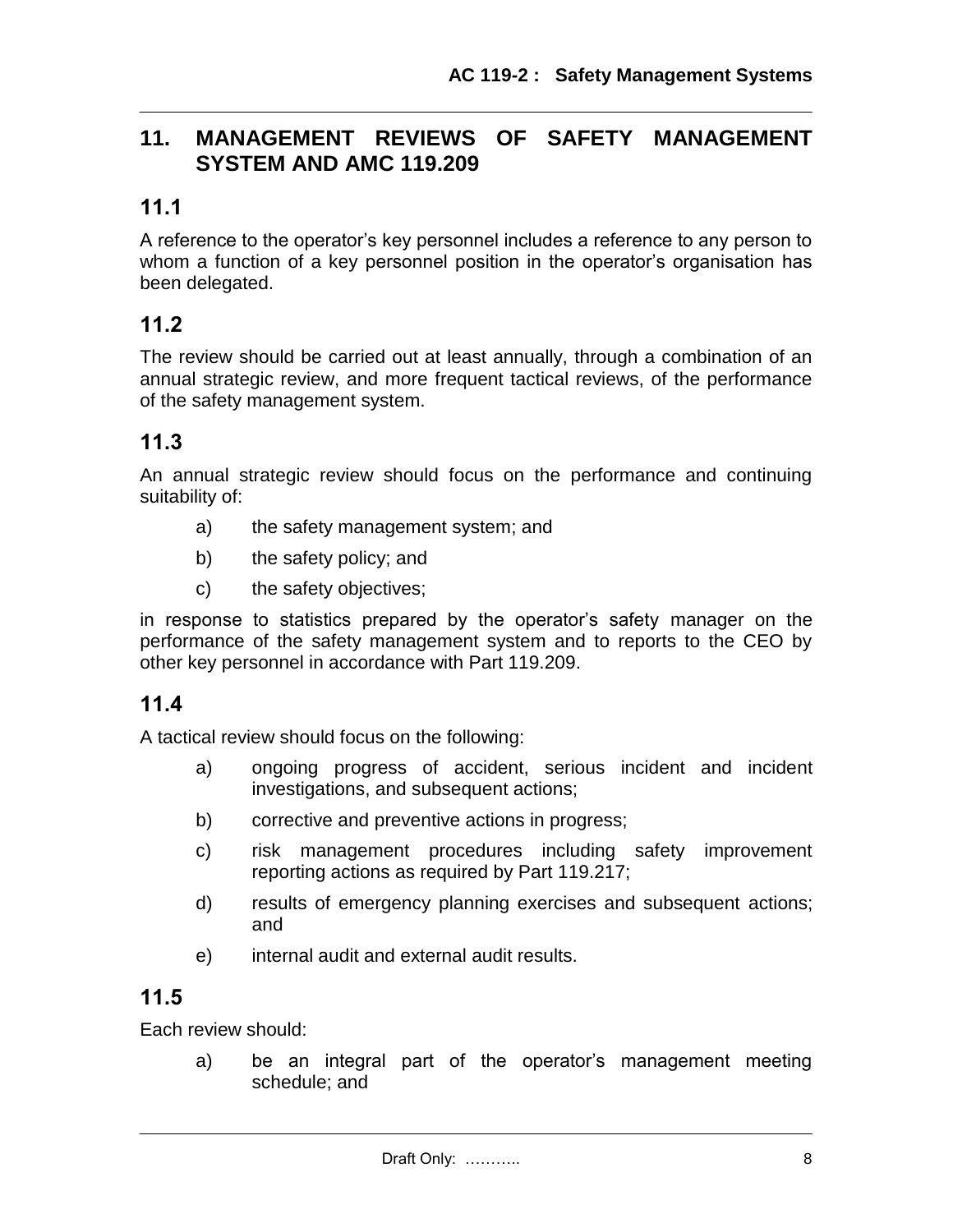b) follow appropriate meeting protocols, including the taking of minutes, a review of previous minutes and action items and the recording and assigning of action items.

### **11. SAFETY MANAGEMENT SYSTEM IMPROVEMENT AND PREVENTIVE ACTION AND AMC 119.211**

## **12.1**

The operator should establish and maintain procedures for analysing data from internal and external sources using appropriate statistical techniques.

## **12.2**

The operator, when establishing procedures for preventive action as required by Part 119.211, should include requirements for:

- a) identifying potential accidents, serious incidents, incidents or reported problems and their causes;
- b) implementation of preventive action needed:
- c) recording results of action taken;
- d) reviewing preventive action taken.

See item 22.1 (d) in this AC for definition of preventive action.

# **12. SAFETY PRACTISES AND EM 119.201**

The outcome from the application of Safety Practices will be the development of a positive safety culture.

# **13.1 Benefits of a Safety Culture**

In addition to a moral and legal obligation to provide employees with a safe work environment many benefits will flow from a positive safety culture. These include but are not limited to:

### **13.1.1 Trust**

A positive safety culture will generate trust on the part of employees, contractors and other airlines and has the potential to generate additional business opportunities.

### **13.1.2 Improved and realistic audits**

Rather than being an imposition and potential threat, a positive safety culture will welcome audits as an important source of external information and or confirmation of how well the organisation is doing.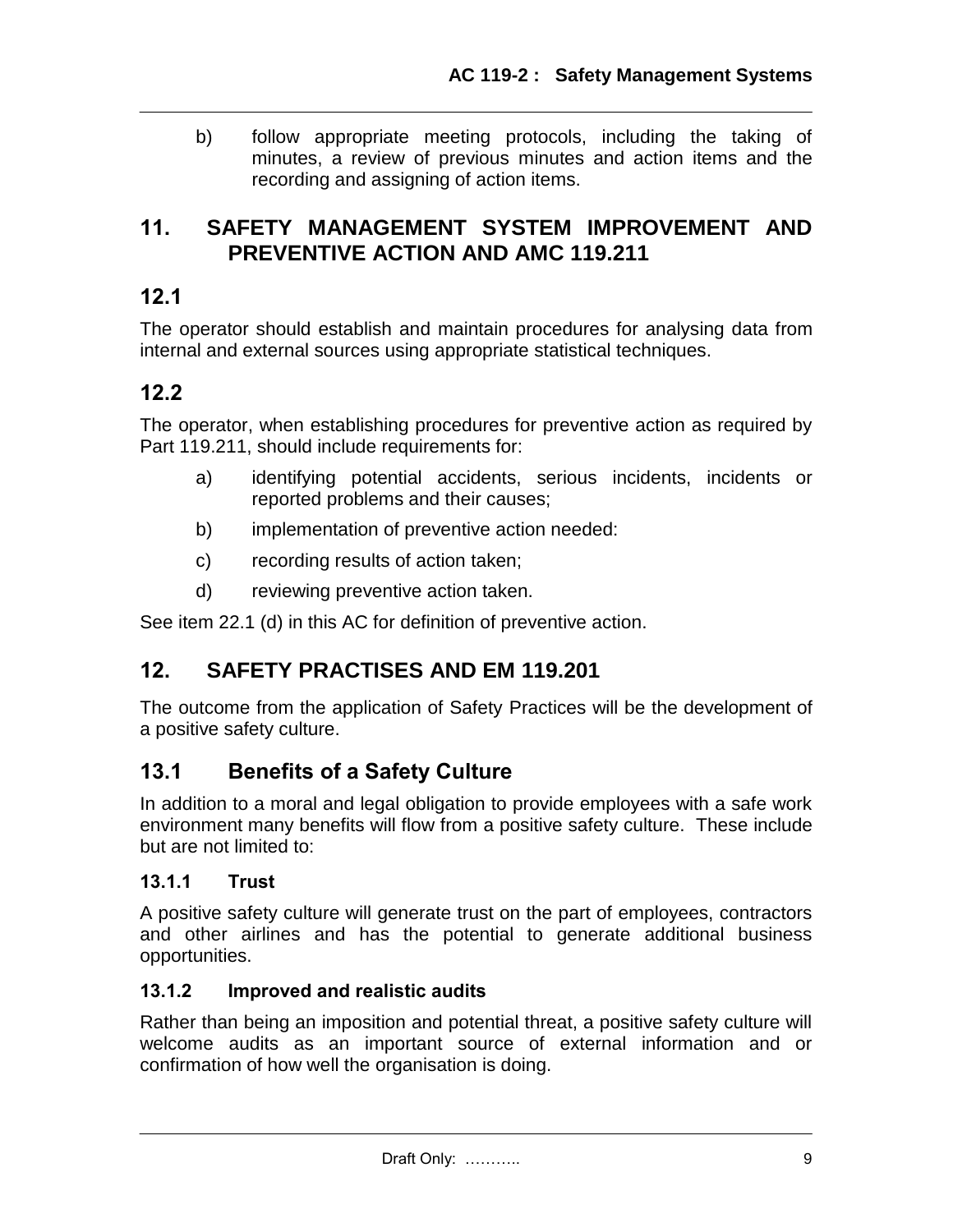## **13.2 What is Culture?**

**13.2.1** Culture is a term that can be applied to nations, organisations, sections and even small work groups. This means that at any given time your work behaviour is being influenced by several overlapping cultures. This raises the question: Exactly what is culture? There are various definitions, but for our purposes culture can be thought of as having three components. They are:

- a) What is important (to us);
- b) What we believe; and
- c) The way we do things around here.

**13.2.2** In order to understand "What is important" in an organisation, you must begin by looking at its Policy Statements. However, these are indications of intention and do not necessarily reflect current organisational practices. You must go further and consider your organisation's actual reward and punishment practices. In many respects these practices, both formal and informal, are what define your culture: Those things that are important are rewarded; those things that are not important are ignored; and those things that are not wanted may be punished.

**13.2.3** By themselves, rewards and punishments do not define a culture. How we react to rewards and punishments and take them into account as we go about flying or maintaining our aircraft depends to a large extent on what we believe. To borrow an old phrase, "*If we believe something to be true, we will behave as though it is true".* This means that, regardless of what an organisation's stated policies might be, employees will act on their beliefs. For example, if someone believes that if they make and then report an error they will suffer an unpleasant consequence. They are therefore unlikely to make the report. At this point it is very important to mention that beliefs can be tenacious and very resistant to change, even in some cases where there is overwhelming evidence for the need to change.

**13.2.4** Finally, all work organisations have informal or "understood" rules and procedures about how things actually are done. This is known as peer group influence and it can be very powerful. For example, a research project looking at the tendency for a pilot to violate SOPs found that an adverse peer comment was often enough to stop the violation from occurring. To follow on from the error-reporting theme, it may be that in your organisation errors may be seen as a sign of weakness or lack of diligence (possibly reflecting "can do" or "macho" attitudes). The result can be that errors are not reported to supervisors or management. That is, the "understood" rule might be "around here we work from memory", etc.

## **13.3 Culture and Behaviour**

**13.3.1** Many things influence how we perform on the job. These include knowledge, skills, abilities, training, practice, availability and appropriateness of tools and procedures, etc. The list is almost endless. It is apparent, therefore,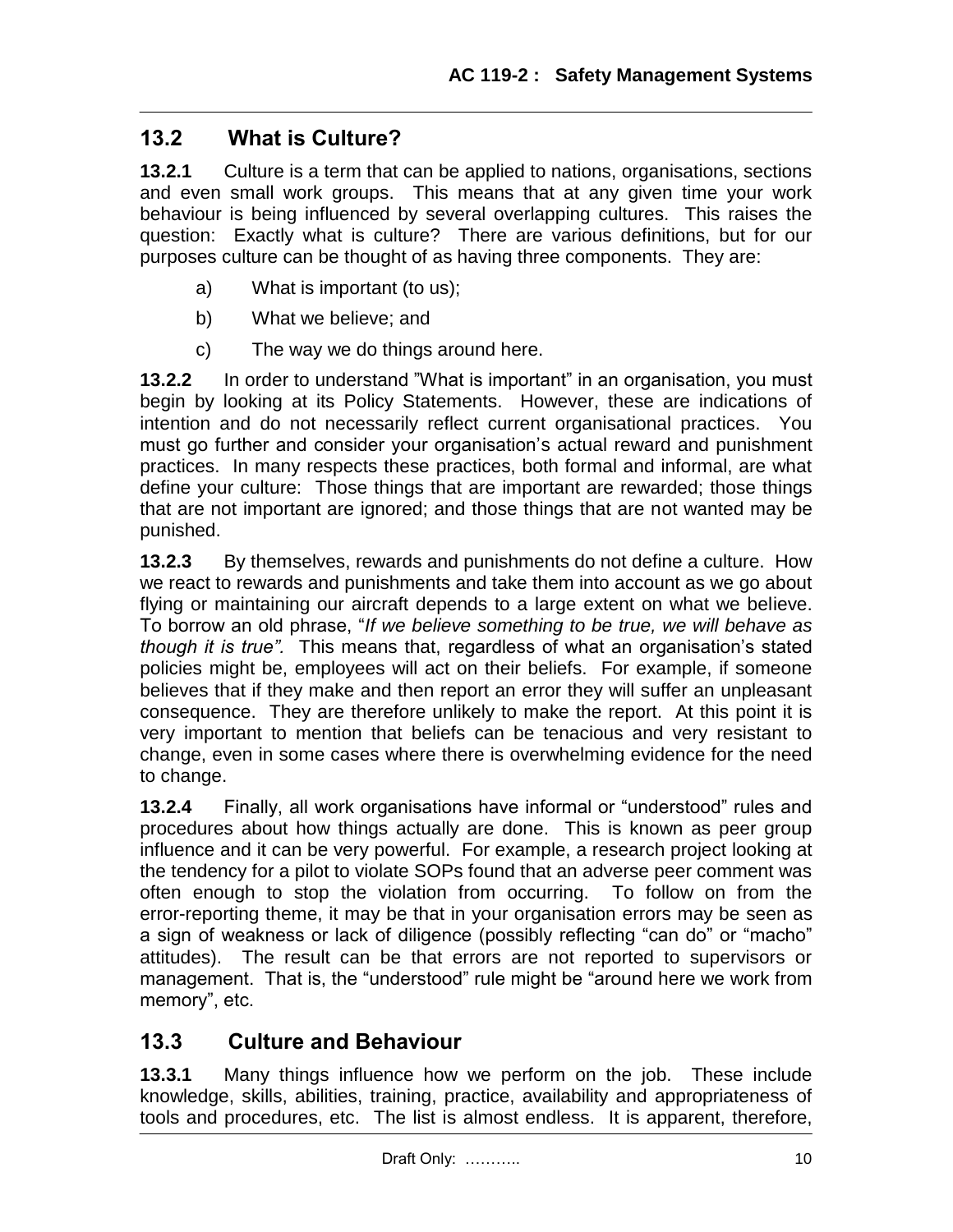that culture does not determine behaviour. Rather, culture shapes and predisposes behaviour. As Professor Patrick Hudson suggested, a positive culture is the added extra in the creation and maintenance of high performing and safe organisations.

**13.3.2** It is apparent from the foregoing that a positive safety culture must include a clear policy statement to the effect that safety is important and that this statement must be backed up by development and support of social and technical practices that encourage positive safety behaviour. Also included must be a belief shared by all employees that they will not experience negative consequences if they behave in a manner consistent with a positive safety outcome. Finally, behaviour in a manner consistent with a positive safety outcome must become the norm for all your employees, as must the willingness to speak up if an unsafe (or less than safe) practice or behaviour is observed.

# **13.4 Characteristics of a Safety Culture**

The goal of a positive safety culture is to encourage, promote, and support safe behaviour. A Safety Culture must include the following:

### **13.4.1 Just**

- (1) How individuals are treated following the investigation of a mistake or event is at the very foundation of a safety culture. One of the most challenging tasks here will be to remove the idea that blame is useful. Accomplishing this will be difficult as blaming individuals for mistakes and events is a strongly ingrained part of our national and aviation culture. This in no way suggests, however, that you should adopt a "No Blame" policy - punishment and sanctions do have their place. What is required is that there be a clear distinction between what is acceptable behaviour and what is not, and that following a negligent action or deliberate non-compliance, people are treated accordingly.
- (2) For these distinctions to be accepted, they must be developed by all those involved. They must not be simply imposed from the top.
- (3) It should be noted that behaviour unrelated to safety, can also influence the safety culture. Actions which are perceived or believed to be unfair, for example, can create a negative reaction to all other actions by the organisation. Therefore, the concept of "just" must be applied to any, or all mistakes or events whether they have safety implications or not.

### **13.4.2 Reporting**

Your employees must be willing to report their own errors and near misses. To encourage this reporting, your systems need to be easy to use and employees must be convinced that incidents are worth reporting. Good reporting will only happen in a "just" culture.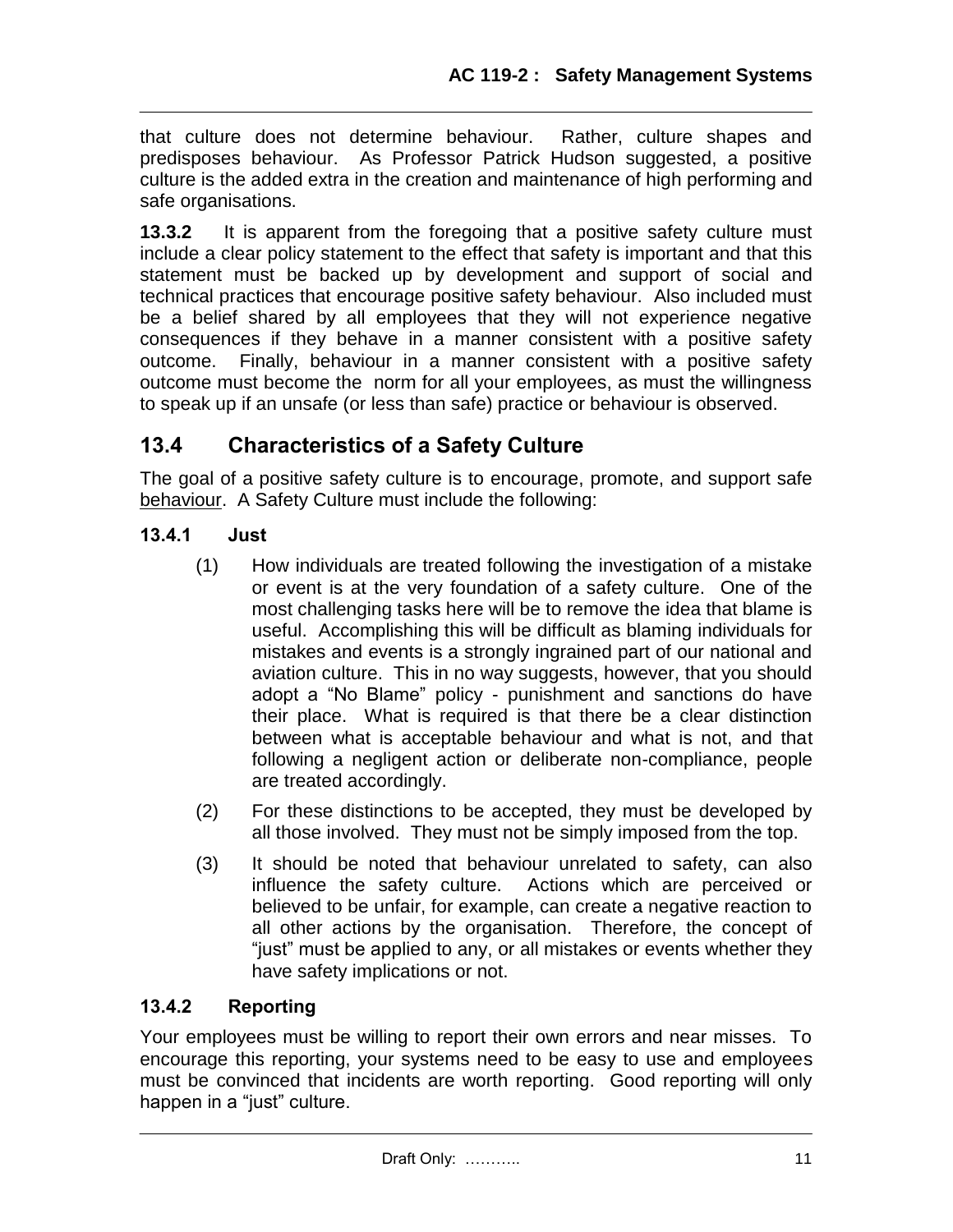### **13.4.3 Informed**

Your managers must know what is really going on. Once reported, there must be agreed ways to analyse mistakes and events to reveal underlying systemic and/or individual issues. The key here is that "you cannot manage what you do not measure".

### **13.4.4 Wary**

- (1) You can anticipate and plan for most threats and hazards. However, most accidents do not happen because people plan poorly or decide to gamble and lose, they happen because they did not believe that the accident was even possible.
- (2) Everyone in your organisation must be on the lookout for the "impossible" accident. There needs to be a chronic unease when you can't seem to see anything wrong.

### **13.4.5 Flexible**

Your organisation and employees must be flexible. This means that they must be prepared to shift away from the "status quo" or the traditional way of doing things. Policies, procedures and programmes must be defined by what is safe and sensible. This will require all employees have a sense of ownership of the goals, a fundamental knowledge of risk assessment and the authority to act within their competence. Above all, the aim here is to be flexible enough to avoid following procedures all the way to an accident.

### **13.4.6 Learning**

Your organisation and its employees must learn from their experiences. That is, they must learn from the outcomes of mistakes and events and reports on unsafe or inadvisable practices. This will require some experimentation with revised procedures and the willingness to try again if the revisions don't work first time.

## **13.5 Creating a Safety Culture**

Safety Culture is an integral part of a Safety Management system and it cannot be developed in isolation. Concurrently, with the development of a Safety Management System, attention must be paid to each of the six characteristics of a safety culture. However, you must start somewhere. As the concept of a "just" culture is a core characteristic of a safety culture, it might be useful to start with an analysis of the practices within the organisation and the development of error and violation management strategies. With this as a starting point, it will rapidly become apparent how the other characteristics will develop.

## **13.6 Stages of a Developing Safety Culture**

**13.6.1** Safety cultures can be placed on a continuum from *pathological*, or caring less about safety than about not being caught, through *calculative*; that is, mechanically following all the necessary steps, to *generative,* in which safe behaviour is fully integrated into everything the organisation does. (see Figure 1).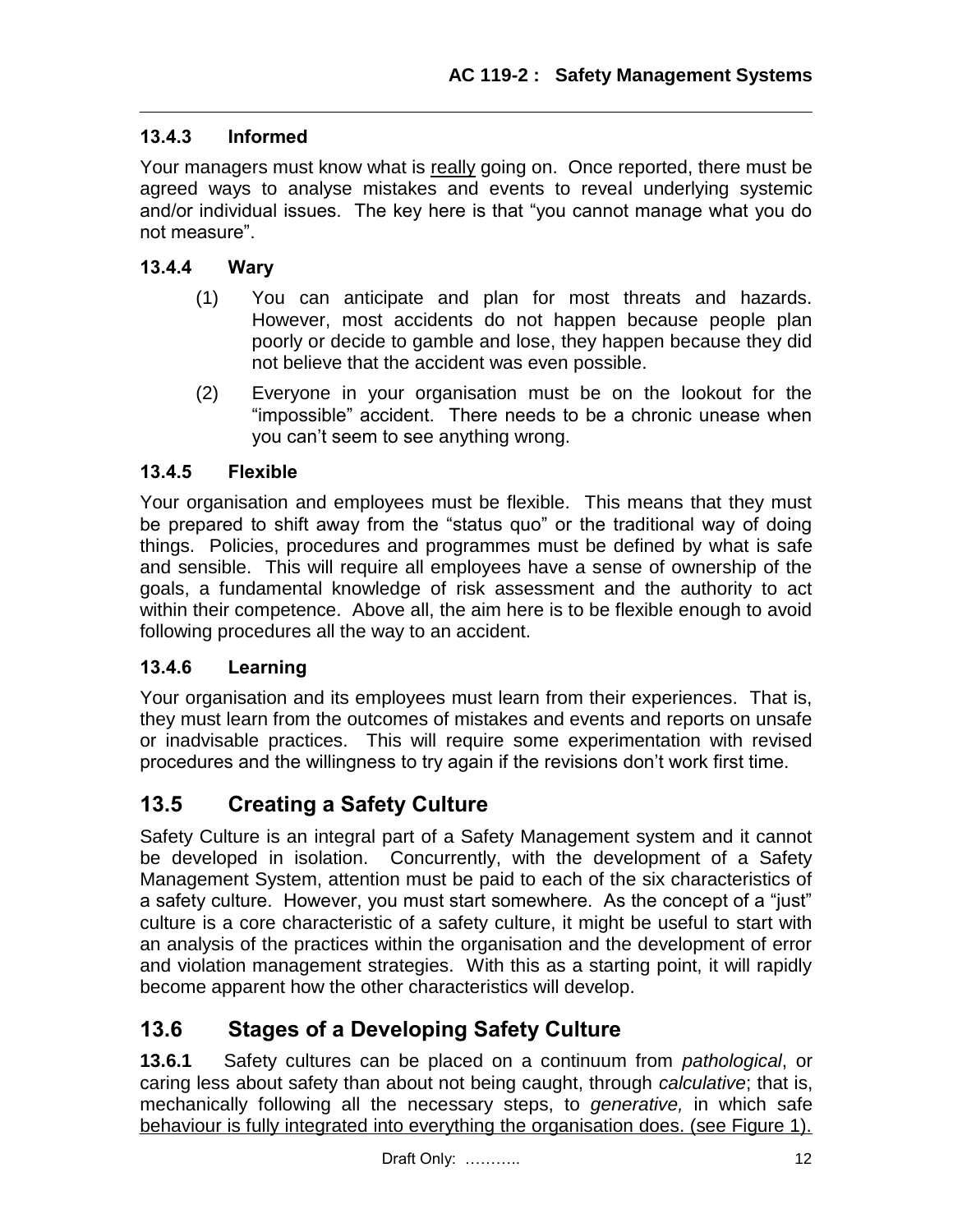Regardless where an organisation starts, it will progress through each stage in order. It is not possible to jump or circumvent a state.

**13.6.2** At the *pathological* stage, an organisation is not even interested in safety and has to reach the first level of acquiring a value system that includes safety as a necessary element.

**13.6.3** The *reactive* stage is one in which safety issues begin to acquire importance, often driven by both internal and external factors as a result of having many incidents. At this first stage of development, safety values are beginning to be acquired by the beliefs, methods and working practices are still quite basic. At this stage, top management believes accidents to be caused by stupidity and inattention and even willfulness on the part of their employees. Many messages may flow from on high, but the majority still reflects the organisation's primary aims, often with "*and be safe*" tacked on at the end.

**13.6.4** The next stage, *calculative,* involves the recognition that safety needs to be taken seriously. The term *calculative* is used to stress that safety is calculated; quantitative risk assessment techniques and overt cost-benefit analyses are used to justify safety and to measure the effectiveness of proposed measures. Such techniques are typical problem-solving methods. Often simple calculations suggest that failing to be safe, or at least having incidents, costs money. Furthermore, organisations that are seen from outside as being uncaring about safety may have image problems that knock on to the bottom line. Despite this stance and despite what can become an impressive safety record, safety is still an add-on, certainly when seen from outside. This is the level of mechanical application of a management system. A true safety culture is one that transcends the *calculative* levels.

**13.6.5** A Safety Culture can only be considered to have developed in the later *proactive* or *generative* stages of this evolutionary line. The foundation can now be laid for acquiring the belief that safety is worthwhile in its own right. By constructing deliberate procedures, an organisation can force itself into taking safety seriously but the values are not yet fully internalized. The methods are still new and individual beliefs generally lag behind corporate intentions.

**13.6.6** This demonstrates a significant characteristic of a true safety culture, that the value system associated with safety and safe working has to be fully internalised as beliefs, almost to the point of invisibility and that the entire suite of approaches the organisation uses, are safety-based. What this also stresses is that the notion of a safety culture can only arise in an organisational context within which the necessary technical steps and procedures are already in place and in operation.

# **13.7 Maintaining a Safety Culture**

**13.7.1** How do you maintain your effort and prevent regression or backsliding? Paradoxically, the biggest threat to a developing safety culture is success. There is a strong feeling that because mistakes or events have started to decrease that the "war" has been won and "peace" (safety) has broken out so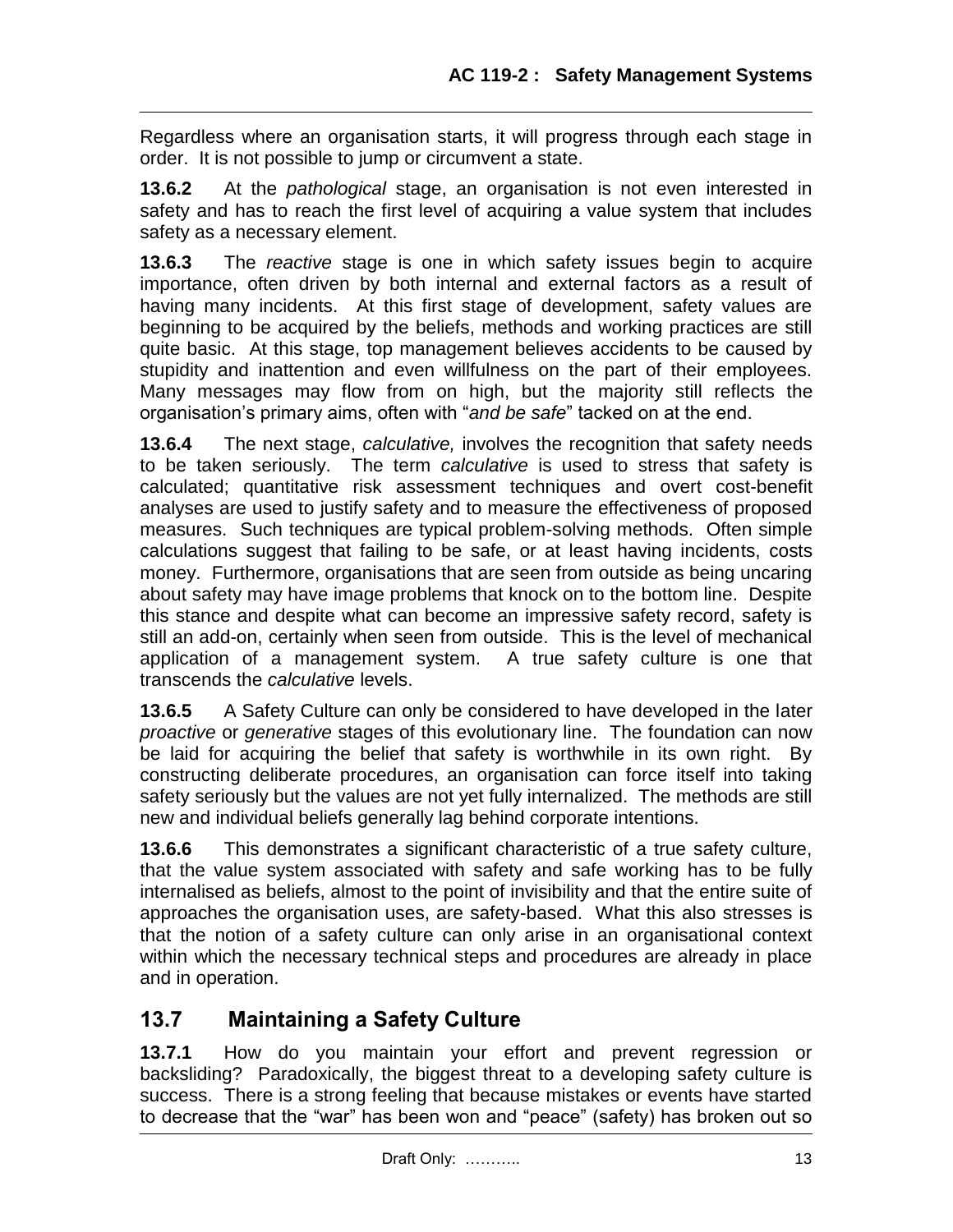we can now get back our "real" business. Nothing could be further from the truth. One of the best ways to continue the struggle is to stay wary and worried. Look at your hazard identification programme or look around you. If you aren't having mistakes or events, someone else is. Borrow theirs and treat them as your own.

# **The Evolution of Safety Culture**



## **14. SAFETY MANAGEMENT SYSTEM TRAINING AND AMC 119.214**

## **14.1**

The briefings should include the following matters:

a) the basic principles of the safety management system and the way in which the system will function in the organisation;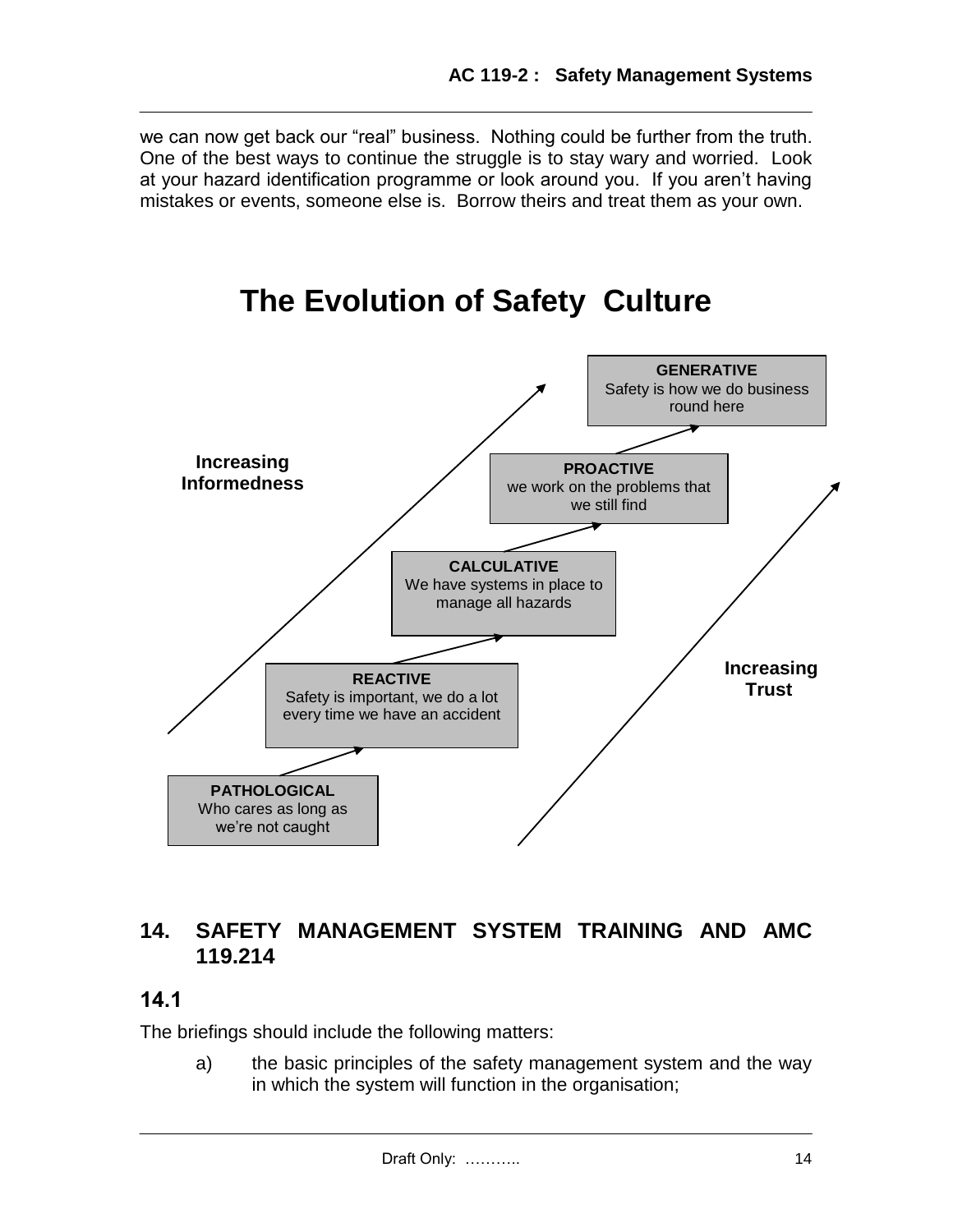- b) the importance of complying with the operator's safety policy and with the requirements of procedures that form part of the operator's safety management system;
- c) the roles and responsibilities of personnel in achieving compliance with the safety policy and procedures.

## **14.2**

The operator should ensure that new personnel are trained in the operation of the safety management system during their initial training programme.

## **14.3**

Also see AC 119-3 for an Acceptable Means of Compliance.

### **15. RISK MANAGEMENT PROCEDURES AND IDENTIFICATION OF SAFETY IMPROVEMENTS AND AMC 119.217**

### **15.1 Risk Management Procedures**

Risk management procedures should involve the following:

- a) risk identification;
- b) risk analysis;
- c) risk assessment;
- d) risk management;
- e) reporting procedures.

## **15.2 Risk Identification**

**15.2.1** Risk identification should involve a systematic process of regular meetings where organisational risks are identified, managed and introduced in a manner that does not compromise the safety of aircraft operations.

**15.2.2** Organisational risks are to be determined individually by identifying the types and extend of any:

- a) changes to operations authorised by the operator's AOC or to the operator's organisation; or
- b) new internal or external influences.

## **15.3 Risk Analysis**

Risk analysis should involve a determination of the severity of the consequences of each identified risk and the likelihood of its occurrence.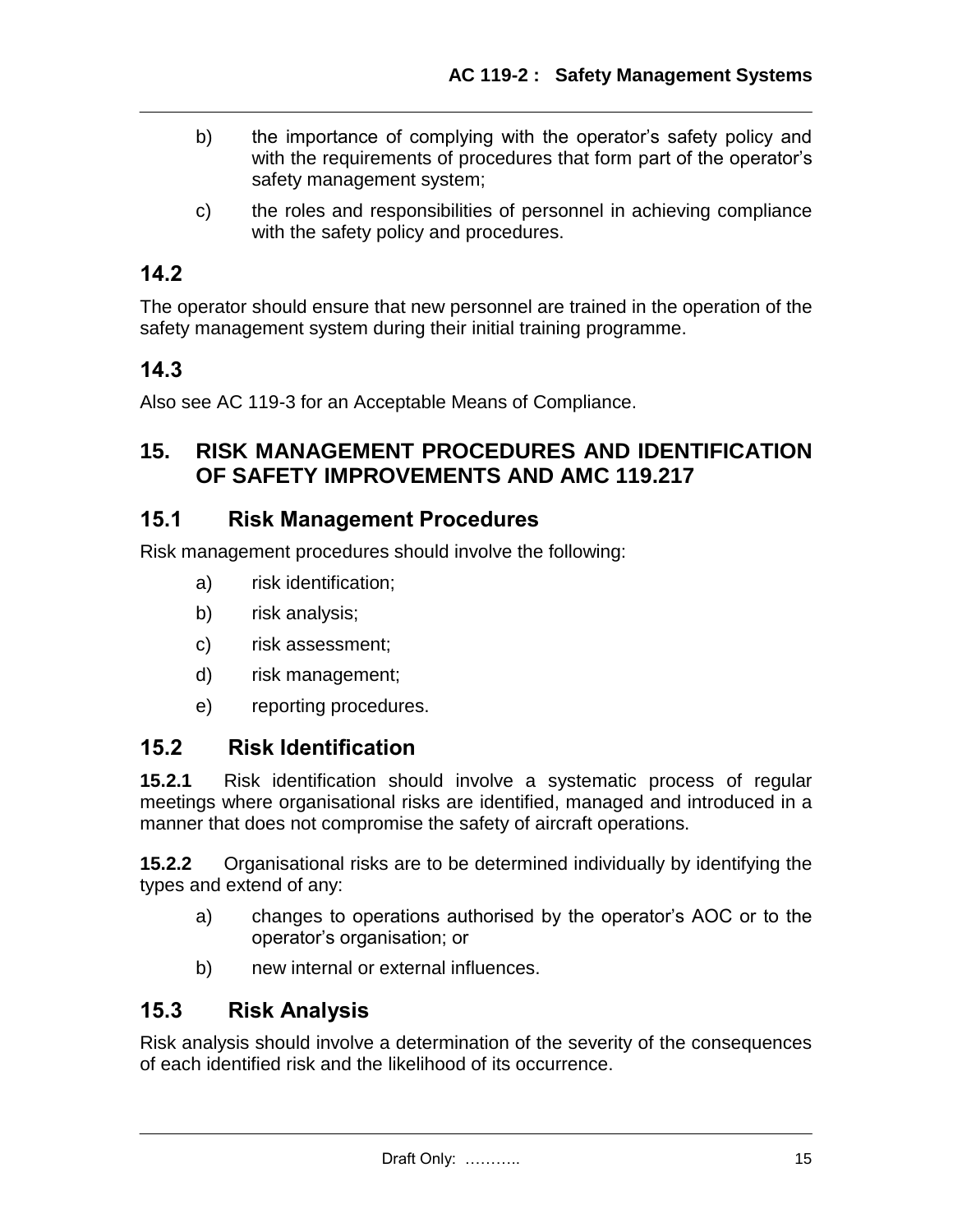## **15.4 Risk Assessment**

Risk assessment should:

- a) involve determining the priority of an identified risk; and
- b) include an assessment of the defences which exist to protect against the risk and the adequacy of those defences.

### **15.5 Risk Management**

**15.5.1** Risk management should involve the establishment of appropriate procedures to eliminate or minimise a risk.

**15.5.2** Risk minimisation should involve:

- a) providing and implementing solutions; and
- b) the development of procedures; and
- c) personnel training.

## **15.6 Reporting Procedures**

**15.6.1** Procedures for the identification, reporting, analysis and management of identified safety improvements should be documented and implemented as part of the risk management procedures.

**15.6.2** Depending on the size and complexity of the operator's organisation and the nature of the potential risk, an appropriate way of reporting may be one, or more of the following:

- a) to the safety manager directly;
- b) through a safety committee;
- c) through a confidential reporting or suggestion-box scheme.

## **16. INTERNAL COMMUNICATION AND CONSULTATION PROCEDURES AND AMC 119.219**

### **16.1**

The internal communication and consultation procedures should be appropriate to the size and complexity of operations authorised by the operator's AOC and the operator's organisation.

### **16.2**

An operator should establish and maintain information management procedures to ensure that all personnel have access to the sources of relevant information to enable them to carry out tasks effectively.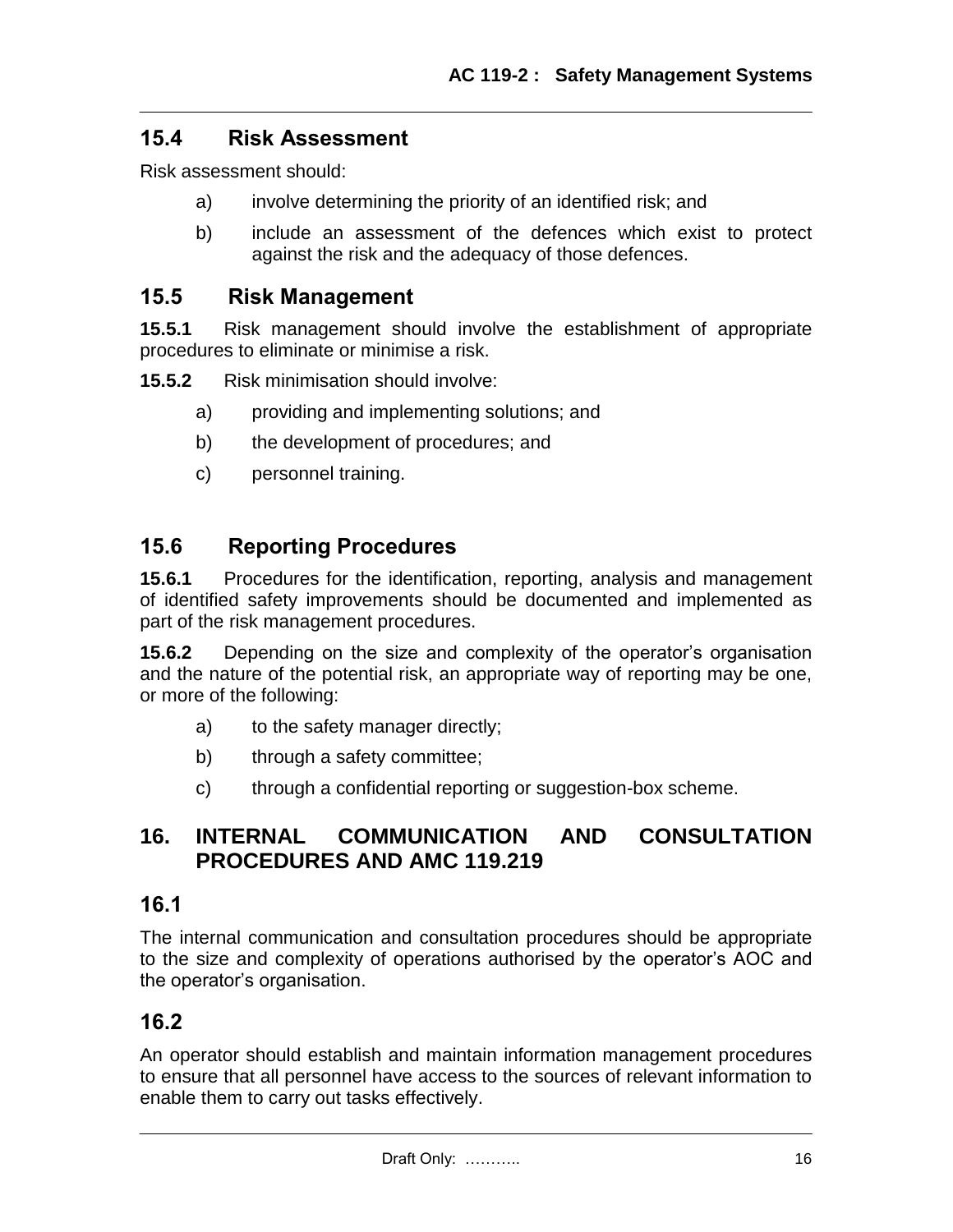*Information Management Procedures* includes, but is not limited to, the distribution of safety-related literature, magazines, periodicals, textbooks, posters, video's, CD's, DVD's and web based information.

## **17. DOCUMENT CONTROL PROCEDURES AND DOCUMENT CONTROL AND AMC 119.221**

## **17.1**

Document control procedures should:

- a) include methods of identifying the current issue of any safetyrelated document so that the currency of the document set to which it belongs can be determined; and
- b) ensure that changes to any safety-related document are clearly identified within the document and are communicated to all personnel to whom the document applies.

## **17.2**

A safety-related document may be in any form (including electronic form) or format.

## **17.3**

A safety-related document should :

- a) be readily accessible to all personnel who need to use it; and
- b) present information, procedures or instructions in a way that can be clearly understood and followed by those personnel.

# **17.4**

A safety-related document that is not authorised, or is obsolete, should be:

- a) clearly marked as not authorised, or as obsolete; or
- b) removed from the workplace to prevent its issue.

## **17.5**

If a safety-related document is updated, an archive copy of any superseded document should be stored, for at least 3 years, in order to maintain a historical record of updates.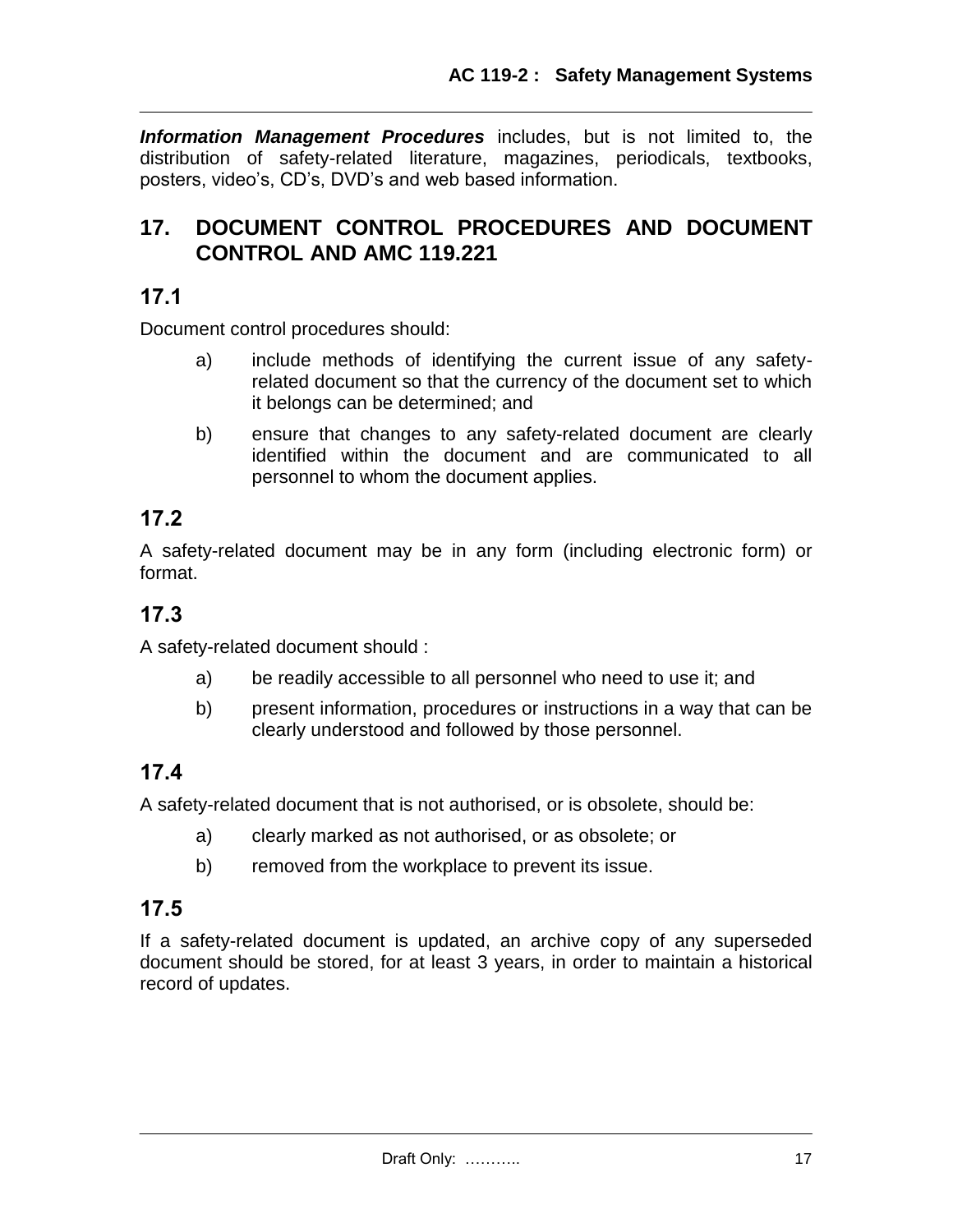## **18. RECORD CONTROL PROCEDURES AND AMC 119.223**

### **18.1**

An operator should establish and maintain documented record control procedures to ensure that records form a resource for statistical analysis and preventative action.

### **18.2**

The records may be stored in any form (including electronic form).

### **18.3**

The records should be:

- a) adequately filed and labeled; and
- b) stored in a way that prevents loss or deterioration; and
- c) readily accessible to an authorised officer.

### **18.4**

The procedures should specify:

- a) the period for which the records are required to be kept; and
- b) the means of their disposal.

## **19. INTERNAL AUDIT AND AMC 119.225**

### **19.1**

An internal audit should include at least the following processes:

- a) a defined scope of the audit;
- b) planning and preparation;
- c) gathering and recording evidence; and
- d) analysis of the evidence.

### **19.2**

The operator should consider the following methods for inclusion in an internal audit:

- a) a review of existing procedures relating to the operation being audited;
- b) interviews or discussions with personnel;
- c) the witnessing of the activities involved in the operation being audited; and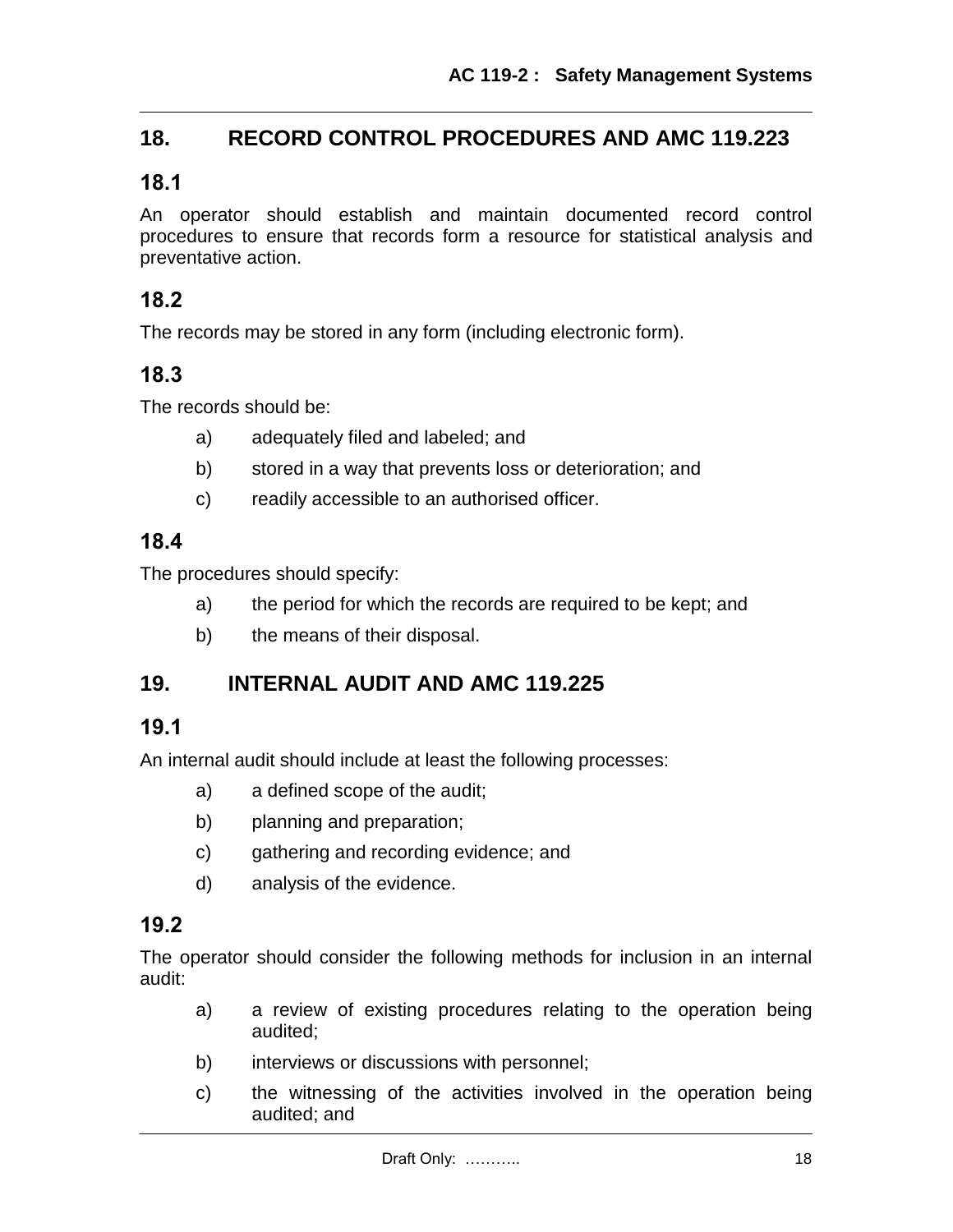d) the examination of an adequate sample of records.

## **19.3**

An internal audit may be undertaken by one or more internal auditors.

## **19.4**

In determining the frequency of internal audit of an operation, the internal audit procedures should take into account:

- a) the importance of the operation to be audited; and
- b) the frequency of significant changes to the organisation, management, operation, relevant technology or regulatory requirements.

## **19.5**

The internal audit procedures should provide for unscheduled audits to be carried out when trends that indicate potential problems are identified.

## **19.6**

An operator may increase the frequency of audits under the internal audit procedures but should not decrease the frequency without the written permission of the CAA.

## **19.7**

If an internal audit shows that procedures relating to the audited operation can be improved, the operator should take steps to improve those procedures.

# **20. AUDITORS FOR INTERNAL AUDITS AND AMC 119.227**

# **20.1**

An internal auditor may be employed or engaged by an operator on a full-time or part-time basis.

## **20.2**

An internal auditor should have appropriate responsibility and authority to do the following :

- a) carry out internal audits;
- b) initiate and recommend solutions to concerns and findings through the operator's safety manager;
- c) verify the implementation of solutions within specified timeframes; and
- d) report directly to the safety manager.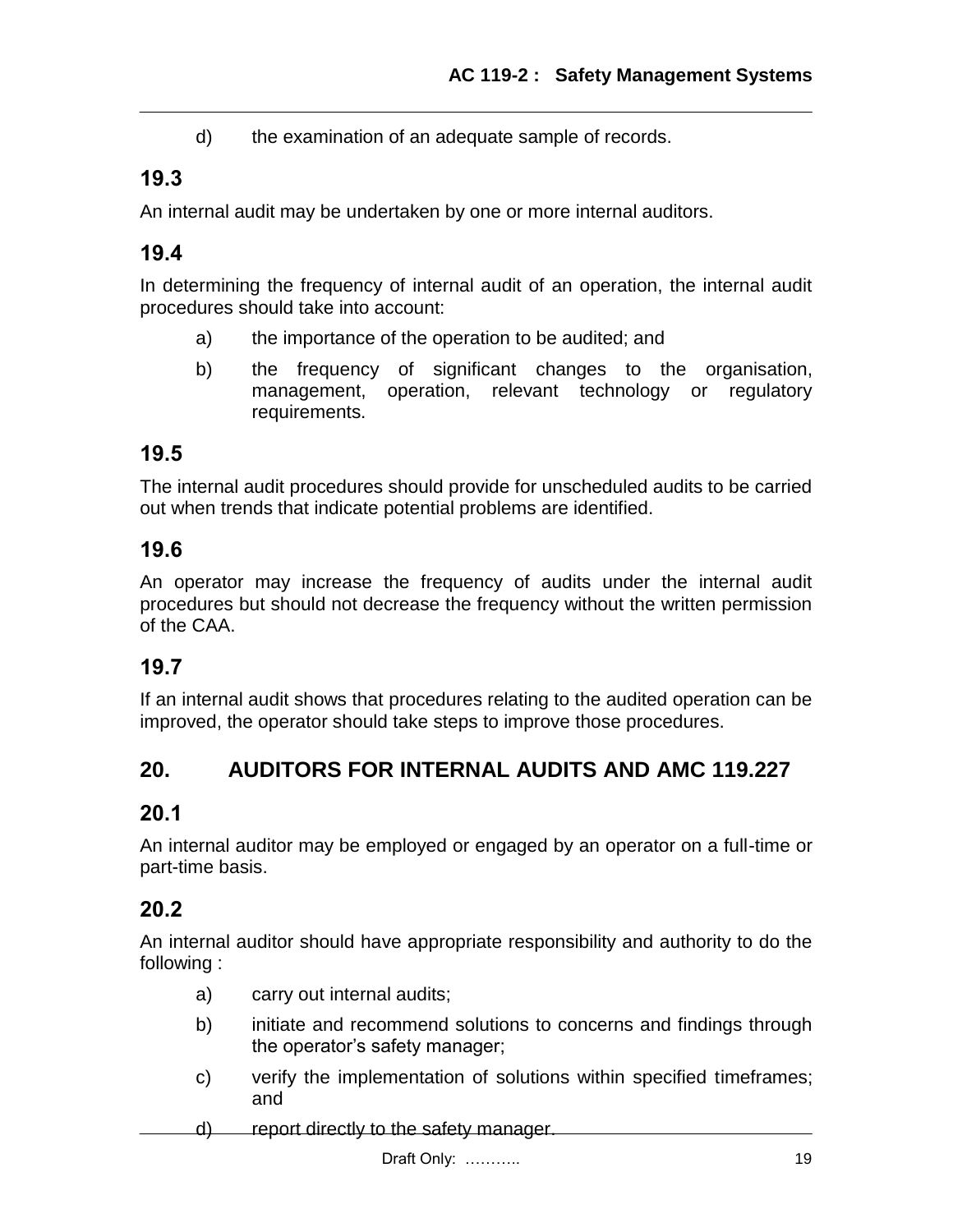An internal auditor should have the relevant operational and maintenance experience to carry out an internal audit of an operation that is to be audited.

## **21. ACCIDENT AND INCIDENT RECORDING, REPORTING AND INVESTIGATION SCHEME AND AMC 119.229**

### **21.1**

The detailed objectives of the reporting scheme are:

- a) to enable an assessment of the safety implications of each accident, serious incident or incident to be made, taking into account any previous similar occurrence, so that any necessary action can be taken; and
- b) to ensure that information gained through the investigation of accidents, serious incidents and incidents is disseminated so that other operators and their personnel, and other interested organisations, may improve the safety aspects of their operations.

# **21.2**

The procedures established for the reporting scheme should be accessible to all personnel.

## **22. REMEDIAL, INVESTIGATIVE AND CORRECTIVE ACTION AND 119.231**

### **22.1**

The procedures should deal with the following:

- a) *Remedial Action.* Action required to be taken, in response to an audit finding, to remedy the immediate situation so that operations are brought within safe parameters, to enable the operations to continue until such time as corrective action(s) can be initiated.
- b) *Investigative Action.* Action required to be taken to investigate the accident, incident or problem and to determine the root cause;
- c) *Corrective Action.* Action required to address the root cause so as to ensure that the accident, serious incident, incident or problem does not recur;
- d) *Preventive Action.* The action, resulting from internal processes to analyse data (from internal and external sources), to eliminate the causes of potential problems.